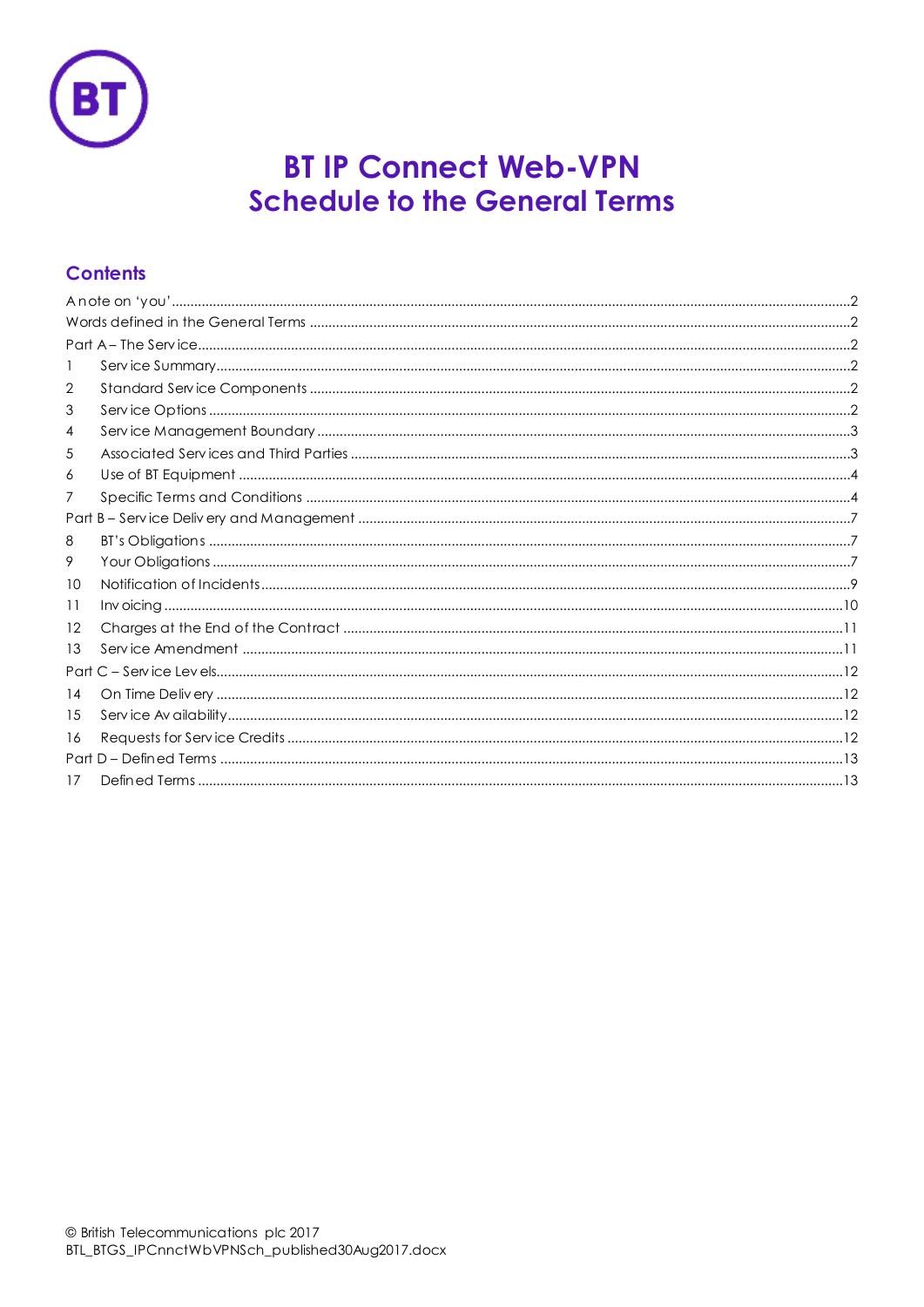

## <span id="page-1-0"></span>**A note on 'you'**

'You' and 'your' mean the Customer.

Phrases that refer to 'either', 'neither', 'each of us', 'both of us', 'we each' or 'we both' mean one or both of BT and the Customer, whichev er makes sense in the context of the sentence.

## <span id="page-1-1"></span>**Words defined in the General Terms**

Words that are capitalised but hav e not been defined in this Schedule hav e the meanings giv en to them in the General Terms.

## <span id="page-1-2"></span>**Part A – The Service**

#### <span id="page-1-3"></span>**1 Service Summary**

BT will prov ide you with a managed, flexible IP Virtual Priv ate Network serv ice that will enable you to build VPNs across one or more of your global Sites using inputs supplied to BT by a number of third party suppliers. This serv ice allows you to connect your branch offices and remote workers to the Internet, to transfer information securely across the Internet using Encryption technology and to establish encrypted and dynamic point to point IPSec Tunnels, and comprises:

- 1.1 the Standard Serv ice Components; and
- 1.2 any of the Serv ice Options as set out in any applicable Order,

up to the point of the Serv ice Management Boundary as set out in Paragraph [4](#page-2-0) (the "**Service**").

## <span id="page-1-4"></span>**2 Standard Service Components**

BT will prov ide you with all of the following standard serv ice components ("**Standard Service Components**") in accordance with the details as set out in any applicable Order:

#### 2.1 **Managed Router**

- 2.1.1 BT will prov ide you with a Managed Router to be used at the Sites that will encrypt the data from the Sites and route it as required by you.
- 2.1.2 BT will install and manage the Serv ice, including prov iding the maintenance, monitoring, configuration and commissioning of, a Managed Router for the Serv ice on both your hardware and software, as applicable.
- 2.1.3 BT will continue to own the Managed Router at all times.

#### 2.2 **Virtual Private Network**

2.2.1 BT will prov ide you with the number of Virtual Priv ate Networks as set out in any applicable Order. If you select multiple VPNs, you will be able to connect all of the Sites to the VPNs and may arrange for separate routing and traffic to be put in place between the Sites.

#### 2.3 **Service management**

BT will prov ide reactiv e management for the Serv ice. BT will raise a Ticket as set out in Paragrap[h 10](#page-8-0) if it detects, or you notify BT of, a fault in the Serv ice and if necessary BT will register the fault with the relev ant third party supplier for resolution, unless you hav e selected the Proactiv e Monitoring Serv ice Option, in which case the Serv ice will be managed as set out in that Serv ice Option.

#### <span id="page-1-5"></span>**3 Service Options**

BT will prov ide you with any of the following options as set out in any applicable Order ("**Service Options**") and in accordance with the details as set out in that Order:

#### 3.1 **Resilient Access**

- 3.1.1 If you select this Serv ice Option, BT will prov ide the Serv ice for use as a backup, secondary serv ice to the IP Connect Global serv ice.
- 3.1.2 BT will configure the Managed Router with the IP Connect Global managed router so that both managed routers are using the resilience element that is part of the IP Connect Global serv ice.
- 3.1.3 If you select this Serv ice Option, any traffic from the IP Connect Global serv ice that is using the Serv ice will fall back onto IP Connect Global if the Serv ice cannot access the Internet but any Internet Breakout traffic that has left the Serv ice will not be able to fall back on to the IP Connect Global serv ice.

#### 3.2 **Traffic Offloading**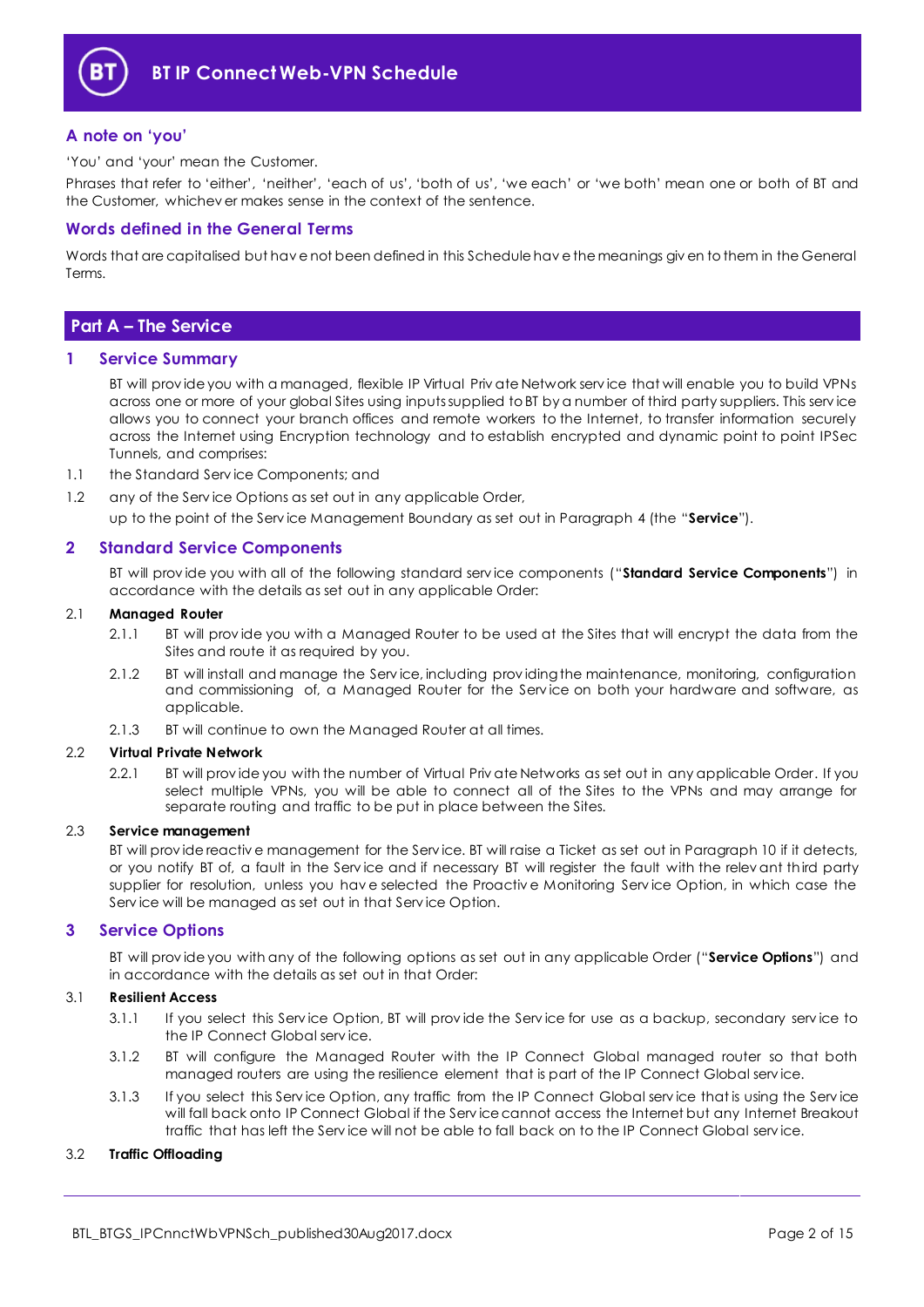

- 3.2.1 If you select this Serv ice Option, you will ensure that you hav e also selected the Resilient Access Serv ice Option.
- 3.2.2 If you select this Serv ice Option, you may offload some of your low priority IP Connect Global traffic onto the Serv ice and transmit it to a Site through an IPSec Tunnel. If there is a problem with access to the Serv ice, BT will re-route the offloaded traffic back to IP Connect Global.
- 3.2.3 BT will limit the amount of traffic that it is able to offload as part of this Serv ice Option to the bandwidth capacity of the Serv ice, as set out in the applicable Order.

#### 3.3 **Traffic Prioritisation**

- 3.3.1 If you select this Serv ice Option, BT will configure the Managed Router to prioritise your traffic into the classes that are set out in an applicable Order.
- 3.3.2 BT will not be responsible for controlling the prioritisation of the traffic once it has left the Managed Router.
- 3.3.3 BT will limit the amount of traffic that it is able to prioritise as part of this Serv ice Option to the bandwidth capacity of the Serv ice, as set out in the applicable Order.
- 3.3.4 If you hav e selected multiple VPNs to be configured on the Managed Router, then traffic prioritisation will be applied to each VPN separately, and different traffic prioritisations can be used for each VPN. Once all the traffic leav es the Managed Router and trav els towards the Internet, all the VPNs will have the same lev el of prioritisation.

#### 3.4 **Proactive Monitoring**

If you select the Proactive Monitoring Service Option, BT will proactively monitor the Managed Router by 'pinging' it at least ev ery fiv e minutes while the Serv ice is in operation. If BT detects a fault, it will perform initial diagnostics within 15 minutes and, if necessary, it will raise a Ticket as set out in Paragraph [10](#page-8-0) and register the fault with the third party supplier for resolution.

#### 3.5 **Split Tunnelling**

- 3.5.1 If you select this Serv ice Option, you will be able to use the Serv ice to simultaneously send traffic securely through a single IPSec Tunnel to the Site at the same time as allowing Internet Breakout traffic to break out to the Internet for web browsing and other Internet usage.
- 3.5.2 BT may also prov ide you with iLAN access so that Guest Users can access the Internet without the cost of additional hardware and without getting access to the VPN.

#### 3.6 **SNMP Management Feed**

If you select this Serv ice Option, BT will prov ide you with access to network management information from any Managed Router location and BT will prov ide you with SNMP connectiv ity between the Managed Routers and up to two hosts within your LAN.

## 3.7 **Firewall Logging**

If you select this Serv ice Option, BT will send you Firewall Logs from the Managed Router by setting up your serv er to receiv e logs to the IP address as set out in the applicable Order.

3.8 Serv ice Options may not be av ailable in all countries. If BT cannot prov ide you with the Serv ice Option that you ask for, BT will let you know at the time that you place your Order and the Order, or relev ant part, will be cancelled by BT.

#### <span id="page-2-0"></span>**4 Service Management Boundary**

- <span id="page-2-2"></span>4.1 BT will prov ide and manage the Serv ice as set out in Parts B and C of this Schedule and as set out in any applicable Order up to the Ethernet RJ45 Port on the Managed Router ("**Service Management Boundary**"). This includes the prov ision, maintenance and management of all elements up to the Serv ice Management Boundary but excludes any cable that connects to Customer Equipment.
- 4.2 BT will hav e no responsibility for the Serv ice outside the Serv ice Management Boundary.
- 4.3 BT does not make any representations, whether express or implied, about whether the Service will operate in combination with any Customer Equipment or other equipment and software.

## <span id="page-2-1"></span>**5 Associated Services and Third Parties**

- 5.1 You will hav e the following serv ices in place that will connect to the Serv ice and are necessary for the Serv ice to function and will ensure that these serv ices meet the minimum technical requirements that BT specifies:
	- 5.1.1 Internet access: you will need to hav e an Internet connection that you may either purchase separately or alternativ ely through Aggregator Prov ided Access. If you purchase your own Internet connection, then you will ensure that you hav e been supplied with a modem; and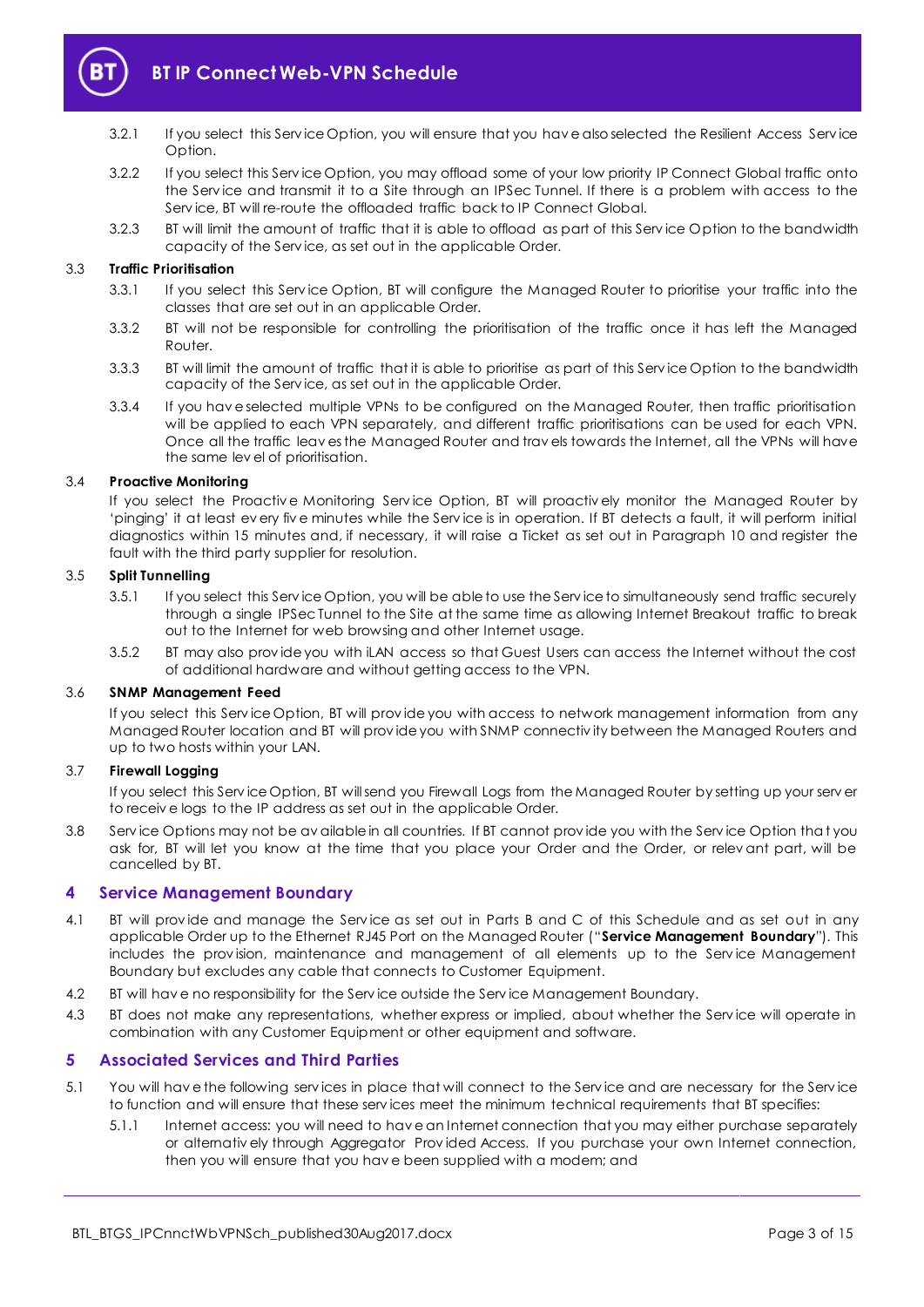

5.1.2 IP Connect Global: if you select any of the Resilient Access, Traffic Offloading or the Traffic Prioritisation Serv ice Options, you will require the IP Connect Global serv ice,

#### (each an "**Enabling Service**").

- 5.2 If BT prov ides you with any serv ices other than the Serv ice (including, but not limited to any Enabling Serv ice) this Schedule will not apply to those services and those services will be governed by their separate terms.
- 5.3 BT will not be liable for failure to or delay in supplying the Serv ice to a Site if another supplier delays or refuses the supply of part of the Serv ice, such as an Access Line, to that Site and no alternativ e serv ice is av ailable at reasonable cost.

## <span id="page-3-0"></span>**6 Use of BT Equipment**

- 6.1 In relation to BT Equipment, you will:
	- 6.1.1 keep the BT Equipment safe and without risk to health;
	- 6.1.2 only use the BT Equipment, or allow it to be used, in accordance with any instructions or authorisation BT may giv e and for the purpose for which it is designed;
	- 6.1.3 not mov e the BT Equipment or any part of it from the Sites without BT's written consent and you will pay BT's costs and expenses reasonably incurred as a result of such mov e or relocation;
	- 6.1.4 not make any alterations or attachments to, or otherwise interfere with, the BT Equipment, nor permit any person (other than a person authorised by us) to do so, without BT's prior written consent and, if BT giv es its consent, agree that any alterations or attachments will become part of the BT Equipment;
	- 6.1.5 not sell, charge, assign, transfer or dispose of or part with possession of the BT Equipment or any part of it;
	- 6.1.6 not allow any lien, encumbrance or security interest ov er the BT Equipment, nor pledge the credit of BT for the repair of the BT Equipment or otherwise;
	- 6.1.7 not claim to be owner of the BT Equipment and you will ensure that the owner of the Sites will not claim ownership of the BT Equipment, ev en where the BT Equipment is fixed to the Sites;
	- 6.1.8 obtain appropriate insurance against any damage to or theft or loss of the BT Equipment;
	- 6.1.9 indemnify BT against all Claims, losses, costs or liabilities arising from your or your Users' use of the BT Equipment or where the BT Equipment is damaged, stolen or lost;
	- 6.1.10 ensure that the BT Equipment appears in BT's name in any accounting books;
	- 6.1.11 where there is a threatened seizure of the BT Equipment, or if anything listed in Clause 18 of the General Terms applies to you, immediately prov ide BT with Notice so that BT may take action to repossess the BT Equipment; and
	- 6.1.12 notify any interested third parties that BT owns the BT Equipment.

#### 6.2 **BT Equipment**

- 6.2.1 BT Equipment will remain BT's property at all times and risk in BT Equipment will pass to you upon deliv ery, whether or not the BT Equipment has been installed.
- 6.2.2 You will be liable to BT for any loss of or damage to BT Equipment, except where the loss or damage is a result of fair wear and tear or caused by BT.

#### <span id="page-3-4"></span><span id="page-3-2"></span>6.3 **WEEE Directive**

- 6.3.1 You will be responsible under Article 13 of the Waste Electrical and Electronic Equipment Directiv e 2012 ("**WEEE Directive**") for the costs of collection, treatment, recov ery, recycling and env ironmentally sound disposal of any equipment supplied under the Contract that has become waste electrical and electronic equipment ("**WEEE**").
- 6.3.2 For the purposes of Article 13 of the WEEE Directiv e this Paragrap[h 6.3](#page-3-2) is an alternativ e arrangement to finance the collection, treatment, recov ery, recycling and env ironmentally sound disposal of WEEE.
- 6.3.3 You will be responsible for any information recording or reporting obligations imposed by the WEEE Directiv e.
- 6.3.4 You will indemnify BT against any Claims, losses, costs or liabilities that BT incurs due to your failure to comply with your express or implied obligations in accordance with this Paragrap[h 6.3](#page-3-2) or in connection with the WEEE Directiv e.

#### <span id="page-3-1"></span>**7 Specific Terms and Conditions**

#### <span id="page-3-3"></span>7.1 **Minimum Period of Service and Renewal Periods**

7.1.1 Unless one of us giv es Notice to the other of an intention to terminate the Serv ice at least 28 days before the end of the Minimum Period of Serv ice or a Renewal Period ("**Notice of Non-Renewal**"), at the end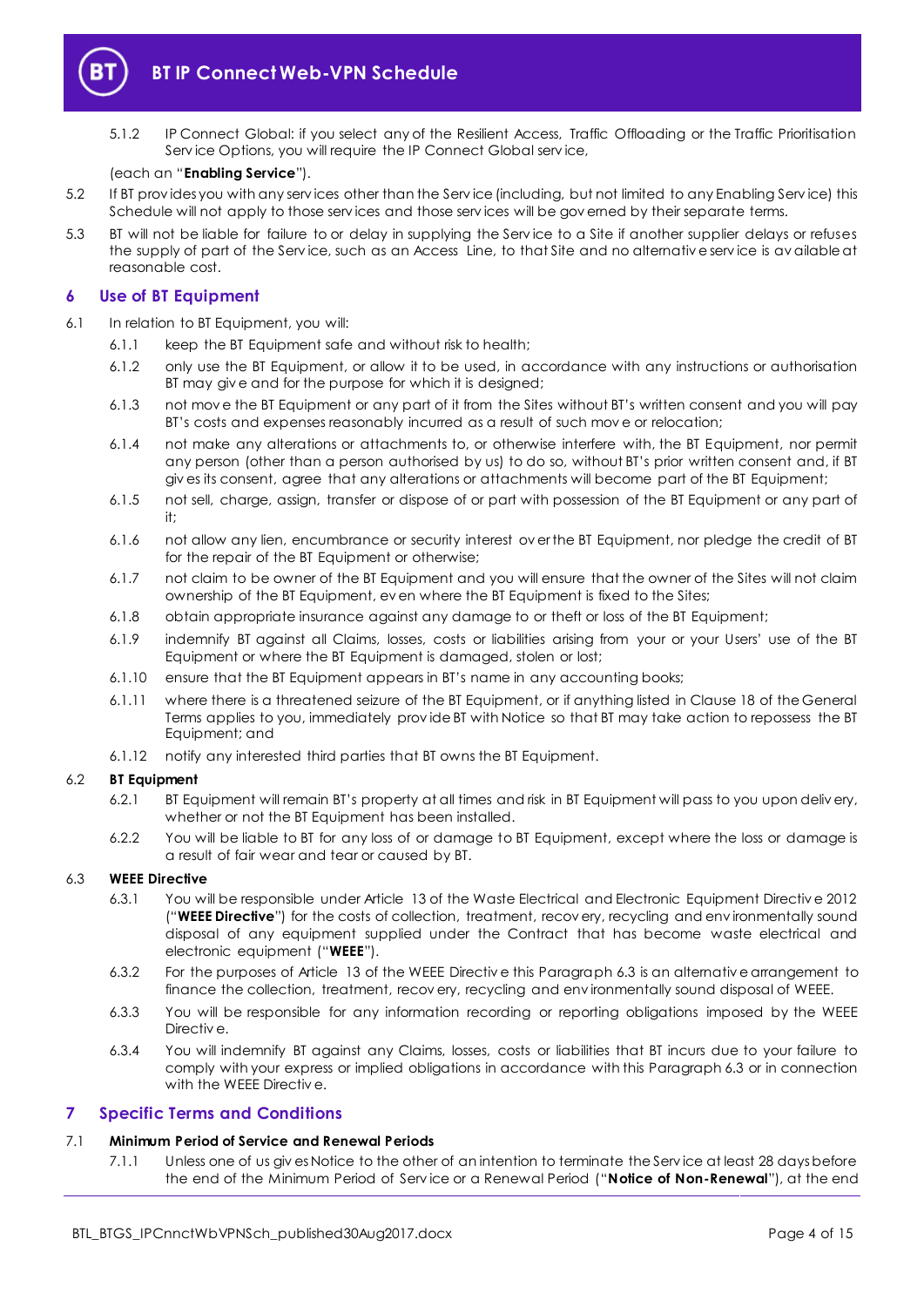

of the Minimum Period of Serv ice or any subsequent Renewal Period, the Serv ice will automatically extend for the Renewal Period, and both of us will continue to perform each of our obligations in accordance with the Contract.

- 7.1.2 In the ev ent that one of us giv es a Notice of Non-Renewal, BT will cease deliv ering the Serv ice at the time of 23:59 on the last day of the Minimum Period of Serv ice or subsequent Renewal Period.
- <span id="page-4-2"></span>7.1.3 BT may propose changes to this Schedule or the Charges (or both) by giv ing you Notice at least 28 days prior to the end of the Minimum Period of Serv ice and each Renewal Period ("**Notice to Amend**").
- <span id="page-4-0"></span>7.1.4 Within 21 days of any Notice to Amend, you will prov ide BT Notice:
	- (a) agreeing to the changes BT proposed, in which case those changes will apply from the beginning of the following Renewal Period;
	- (b) requesting rev isions to the changes BT proposed, in which case both of us will enter into good faith negotiations for the remainder of that Minimum Period of Service or Renewal Period, as applicable, and, if agreement is reached, the agreed changes will apply from the beginning of the following Renewal Period; or
	- (c) terminating the Contract at the end of the Minimum Period of Serv ice or Renewal Period, as applicable.
- <span id="page-4-1"></span>7.1.5 If both of us hav e not reached agreement in accordance with Paragraph [7.1.4\(b\)](#page-4-0) by the end of the Minimum Period of Serv ice or the Renewal Period, as applicable, the existing terms of this Schedule will apply from the beginning of the following Renewal Period unless you elect to giv e Notice in accordance with Paragraph [7.1.4\(c\),](#page-4-1) or BT may give Notice of termination, in which case BT will cease delivering the Serv ice at the time of 23:59 on the last day of the Minimum Period of Serv ice or subsequent Renewal Period.

### 7.2 **Termination for Convenience**

For the purposes of Clause 17 of the General Terms, either of us may, at any time after the Serv ice Start Date and without cause, terminate the Serv ice or any Order by giv ing 28 days' Notice to the other.

## 7.3 **Customer Committed Date**

- 7.3.1 If you request a change to the Serv ice or any part of the Serv ice, including any IP Address location, then BT may rev ise the Customer Committed Date to accommodate that change.
- 7.3.2 BT may expedite deliv ery of the Serv ice for operational reasons or in response to a request from you, but this will not rev ise the Customer Committed Date.

#### 7.4 **Cancellation Charges**

For the purposes of Clause 16 of the General Terms, if you cancel an Order, or part of it, any time before the Serv ice Start Date you will hav e to pay BT the Cancellation Charges as set out in the Order.

#### 7.5 **Access to Internet**

- 7.5.1 You agree that where the Serv ice prov ides access to the Internet, the use of the Internet is at your own risk.
- 7.5.2 You agree that BT may pass details of the Site to a local Internet serv ice prov ider to enable you and your Users to access the Internet from that Site.

#### 7.6 **Access to Emergency Services**

BT will not prov ide the ability for you or your Users to call the emergency serv ices by dialling "**999**" or "**112**" and, therefore, you will be responsible for making alternativ e arrangements, including the maintenance of a fixed telephone number.

#### 7.7 **IP Addresses and Domain Names**

Except for IP Addresses expressly registered in your name, all IP Addresses and Domain Names made av ailable with the Serv ice will at all times remain BT's property or the property of BT's suppliers and will be non-transferable. All of your rights to use such IP Addresses or Domain Names will cease on termination or expiration of the Serv ice.

#### 7.8 **Provider Independent Resources**

- 7.8.1 You will comply with the following terms that BT is required by RIPE to include in the Contract where you take PIR with the Serv ice:
	- (a) you will respond to any information requests from BT in order for BT to keep registration records up-to-date;
	- (b) you will prov ide up-to-date registration data to BT and you agree that some or all of this registration data will be published in the RIPE WHOIS database;
	- (c) you will not sub-assign any of the PIR to a third party ;
	- (d) you will pay any registration fees to BT that apply for the PIR;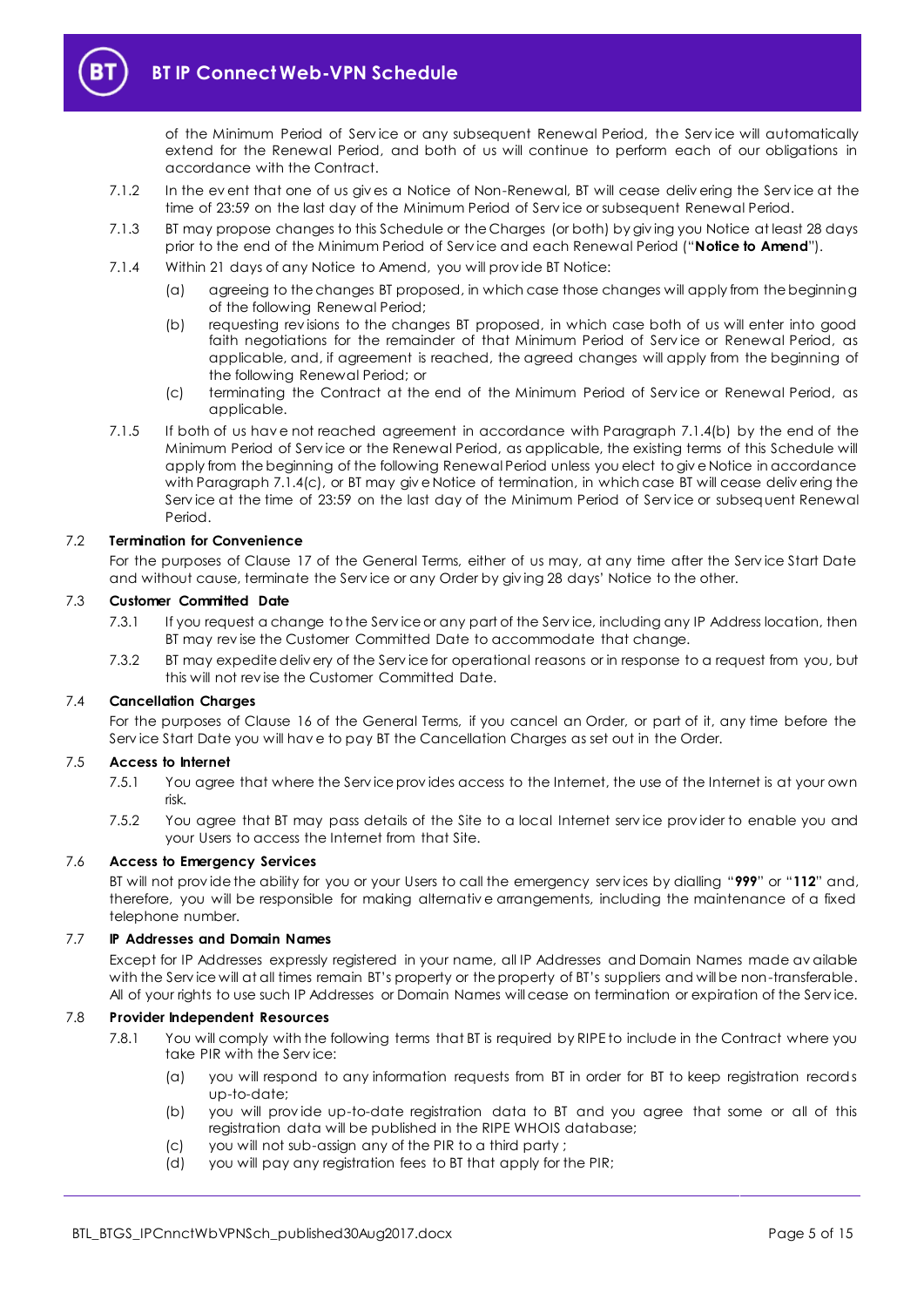

- (e) if you cannot be contacted or you do not pay any applicable registration fees to BT, the PIR will return by default to RIPE;
- (f) your use of PIR is subject to the RIPE policies as published on the RIPE web site at <https://www.ripe.net/publications/> and that may be amended from time to time; and
- (g) you will commit a material breach of the Contract if you do not follow any of the relev ant RIPE policies and on material breach the PIR will return by default to RIPE and BT may terminate the Contract as set out in Clause 18 of the General Terms.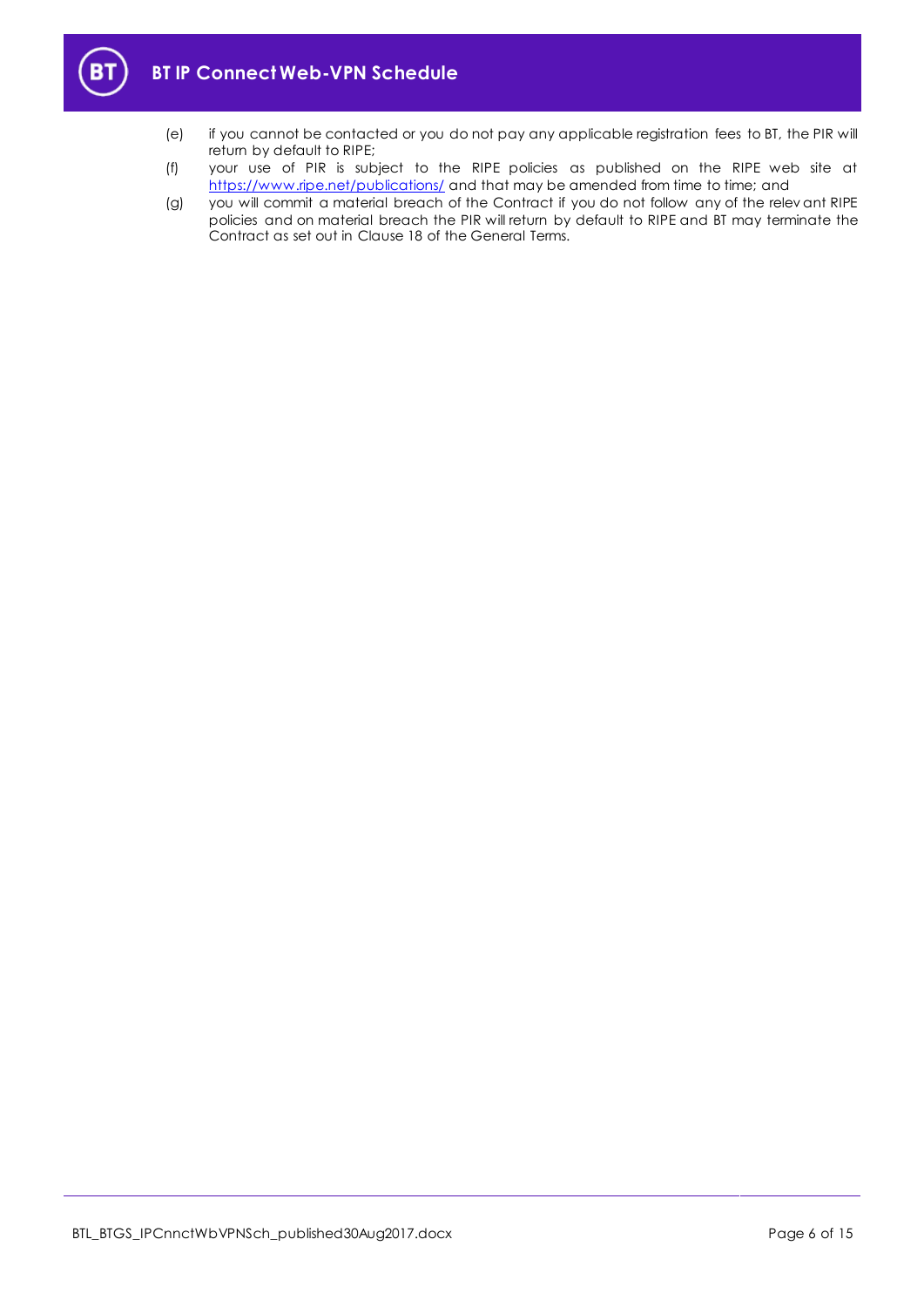

## <span id="page-6-0"></span>**Part B – Service Delivery and Management**

## <span id="page-6-1"></span>**8 BT's Obligations**

## 8.1 **Service Delivery**

Before the Serv ice Start Date and, where applicable, throughout the prov ision of the Serv ice, BT:

- 8.1.1 will provide you with contact details for the Service Desk;
- 8.1.2 will comply with all reasonable health and safety rules and regulations and reasonable security requirements that apply at a Site and hav e been notified to BT in writing but BT will not be liable if, as a result of any such compliance, BT is in breach of any of its obligations under this Contract;
- 8.1.3 will prov ide the amount of VPNs set out in the applicable Order and will configure the VPNs for your traffic;
- 8.1.4 will, where applicable, arrange for any surv eys to be conducted to confirm the av ailability of a suitable Access Line to the Sites. If the surv eys identify that additional engineering work is required in order to prov ide a suitable Access Line to the Sites, BT may prov ide a new quote to you, detailing the additional Charges you will need to pay for the engineering work to be completed, and:
	- (a) if you accept the new quote, BT will cancel the existing Order to the affected Sites, will generate a new Order for the affected Sites and will arrange for the additional engineering works to be carried out; or
	- (b) if you do not accept the new quote, BT will cancel your existing Order for the prov ision of Serv ice to the affected Sites and BT will hav e no obligation to prov ide the Serv ice;

and BT may raise a Charge for any reasonable costs incurred as a result of the surv ey in accordance with Clause 16.2.2 of the General Terms;

- 8.1.5 will provide you with a Customer Committed Date and will use reasonable endeavours to meet any Customer Committed Date; and
- 8.1.6 will be responsible for network design for the Serv ice.

#### <span id="page-6-3"></span>8.2 **Commissioning of the Service**

- Before the Serv ice Start Date, BT will:
- 8.2.1 configure the Service;
- 8.2.2 conduct a series of standard tests on the Serv ice to ensure that it is configured correctly; and
- 8.2.3 on the date that BT has completed the activities in this Paragrap[h 8.2,](#page-6-3) confirm to you that the Service is av ailable for performance of any Acceptance Tests as set out in paragrap[h 9.2.](#page-7-0)

#### <span id="page-6-5"></span><span id="page-6-4"></span>8.3 **During Operation**

On and from the Serv ice Start Date, BT:

- 8.3.1 will respond and use reasonable endeav ours to remedy an Incident without undue delay if BT detects or if you report an Incident on the BT Network;
- <span id="page-6-6"></span>8.3.2 will work with the relev ant supplier to restore Serv ice as soon as practicable during Local Contracted Business Hours if BT detects or if you report an Incident on the Access Line;
- 8.3.3 may carry out Maintenance from time to time and will use reasonable endeav ours to inform you:
	- (a) at least fiv e Business Days before any Maintenance on the BT Network or BT Equipment, howev er you agree that BT may inform you with less notice than normal where emergency Maintenance is required; or
	- (b) without undue delay for scheduled Access Line maintenance by a supplier;
- 8.3.4 may, in the event of a security breach affecting the Service, require any or all passwords used in connection with the Serv ice to be changed. BT does not guarantee the security of the Serv ice against unauthorised or unlawful access or use;
- 8.3.5 will archive Managed Router configuration files and restore configurations if a Managed Router fails; and
- 8.3.6 will store copies of the three most recent configurations for each Managed Router for the life time of that Managed Router.

#### 8.4 **The End of the Service**

On termination of the Serv ice by either one of us, or expiry, BT may disconnect and remov e any BT Equipment located at the Sites.

#### <span id="page-6-2"></span>**9 Your Obligations**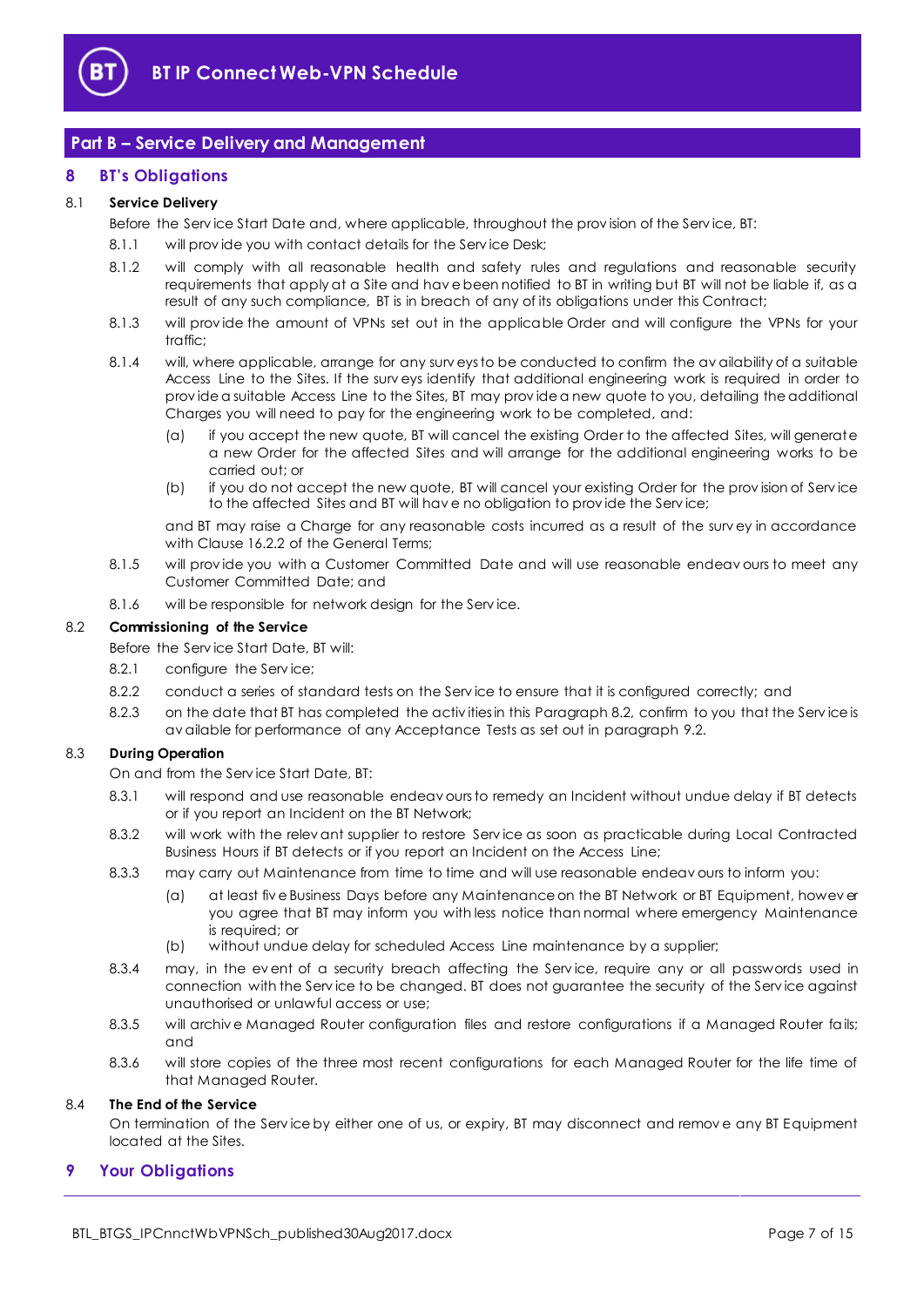

#### 9.1 **Service Delivery**

Before the Serv ice Start Date and, where applicable, throughout the prov ision of the Serv ice, you will:

- 9.1.1 prov ide BT with the names and contact details of the Customer Contact, but BT may also accept instructions from a person who BT reasonably believ es is acting with your authority;
- 9.1.2 prov ide BT with any information reasonably required without undue delay;
- 9.1.3 prov ide BT with access to any Sites during Business Hours, or as otherwise agreed, to enable BT to set up, deliv er and manage the Service;
- 9.1.4 complete any preparation activities that BT may request to enable a User to receive the Services promptly and in accordance with any reasonable timescales;
- 9.1.5 prov ide BT with Notice in writing of any health and safety rules and regulations and security requirements that apply at a Site;
- <span id="page-7-1"></span>9.1.6 in jurisdictions where an employer is legally required to make such disclosure to its Users and other employees:
	- (a) inform your Users and other employees that as part of the Serv ice being deliv ered by BT, BT may monitor and report to you the use of any targeted applications by them;
	- (b) ensure that your Users and other employees hav e consented or will be deemed to have consented to such monitoring and reporting (if such consent is legally required); and
	- (c) agree that BT will not be liable for any failure by you to comply with this Paragraph [9.1.6](#page-7-1) and indemnify BT from and against any Claims, losses, costs or liabilities brought by you, your Users and other employees against BT arising out of BT's deliv ery of the Serv ices;
- 9.1.7 ensure that the LAN protocols and applications that you use will be compatible with the Service and that you are responsible for LAN connectiv ity, where applicable;
- 9.1.8 prov ide your own SNMP management tools, for which BT has no responsibility to prov ide;
- 9.1.9 prepare and maintain the Site for the installation of BT Equipment and supply of the Serv ice, including:
	- (a) prov iding a suitable and safe operational env ironment for any BT Equipment including all necessary trunking, conduits, cable trays, and telecommunications connection points in accordance with BT's reasonable instructions and in accordance with applicable installation standards;
	- (b) taking up or remov ing any fitted or fixed floor cov erings, ceiling tiles and partition cov ers or prov ide any openings in buildings required to connect BT Equipment to appropriate telecommunications facilities in time to allow BT to undertake any necessary installation or maintenance Serv ices;
	- (c) carrying out any work that may be required after installation to make good any cosmetic damage caused during the installation or maintenance Serv ices;
	- (d) prov iding a secure, continuous power supply at the Site for the operation and maintenance of the Serv ice or BT Equipment at such points and with such connections as BT specifies and, in order to mitigate any Serv ice interruption resulting from failure in the principal power supply, you will prov ide back-up power with sufficient capacity to conform to the standby requirements of the applicable standards; and
	- (e) prov iding internal cabling between the BT Equipment and any Customer Equipment, as appropriate;
- 9.1.10 let BT know if you require network changes by making a request to BT by using the portal at https://www.globalservices.bt.com/uk/en/my\_account. If the network changes you require result in changes to the Internet access, then BT will let you know before it implements the changes if Internet access reconfiguration Charges will apply;
- 9.1.11 not use the Resilient Access Service Option as a primary service as if the speed of the Service is slower than your IP Connect Global serv ice, you may experience lower serv ice quality during an outage of the IP Connect Global serv ice; and
- 9.1.12 If you select the Resilient Access Serv ice Option, you will hav e both the Serv ice and the IP Connect Global serv ice av ailable at the same Site and BT will connect the serv ices together using your LAN. You will be responsible for making sure that both serv ices are connected to the same LAN.

#### <span id="page-7-3"></span><span id="page-7-0"></span>9.2 **Acceptance Tests**

- 9.2.1 Within five Business Days after receiving Notice from BT under Paragraph [8.2.3,](#page-6-4) you will carry out the Acceptance Tests for the Serv ice up to OSI Layer 3 ("**Acceptance Test Period**").
- <span id="page-7-2"></span>9.2.2 The Serv ice is accepted by you if you confirm acceptance in writing during the Acceptance Test Period or is deemed to hav e been accepted by you if you do not prov ide BT with Notice to the contrary by the end of the Acceptance Test Period.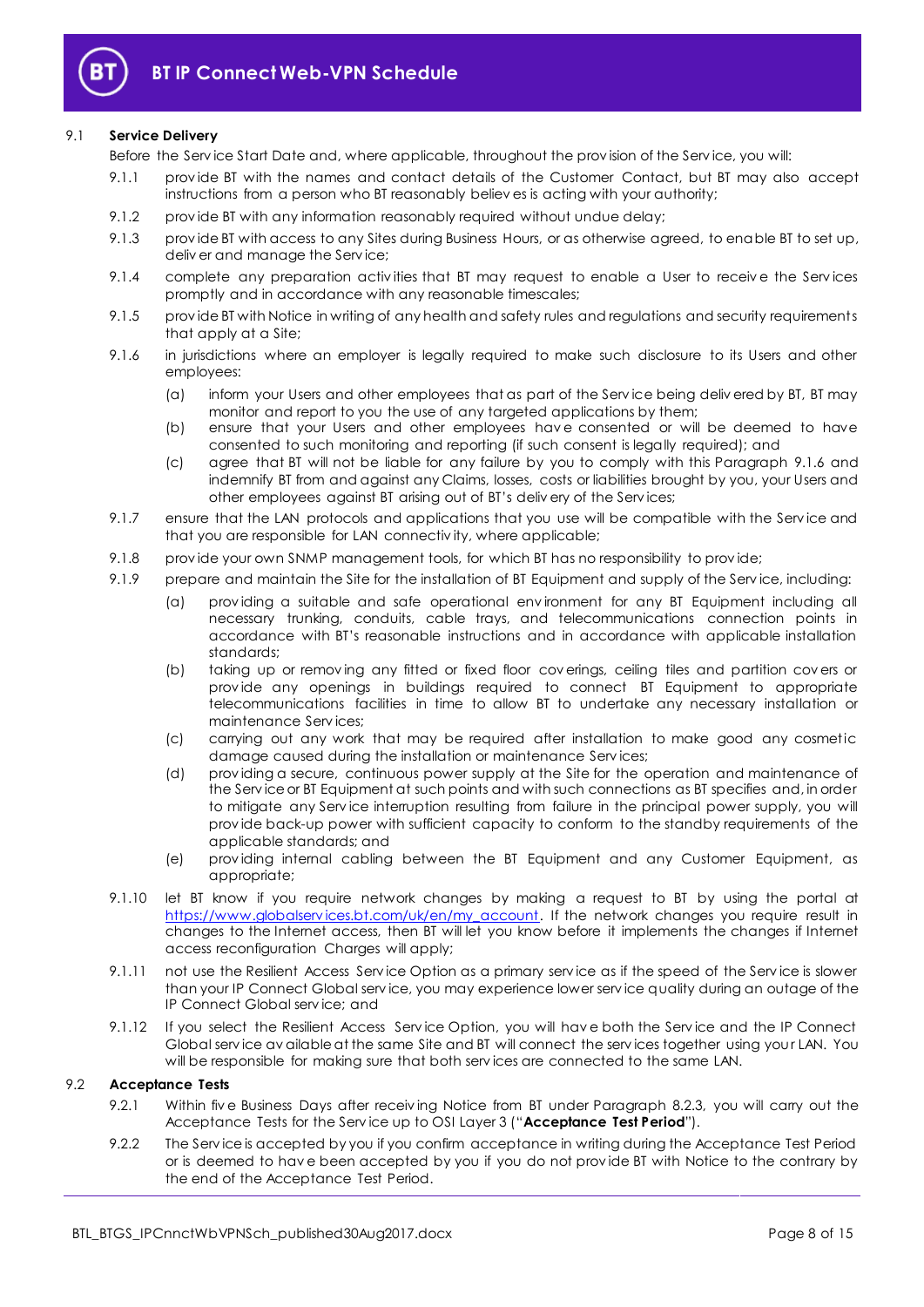

- 9.2.3 Subject to Paragraph [9.2.4,](#page-8-1) the Serv ice Start Date will be the earlier of the following:
	- (a) the date that you confirm acceptance of the Serv ice in writing in accordance with Paragraph [9.2.2;](#page-7-2) or
	- (b) the date of the first day following the Acceptance Test Period.
- <span id="page-8-1"></span>9.2.4 If, during the Acceptance Test Period, you prov ide BT Notice that the Acceptance Tests hav e not been passed, BT will remedy the non-conformance without undue delay and prov ide you Notice that BT has remedied the non-conformance and inform you of the Serv ice Start Date.

## 9.3 **During Operation**

On and from the Serv ice Start Date, you will:

- 9.3.1 ensure that Users report Incidents to the Customer Contact and not to the Service Desk;
- 9.3.2 monitor and maintain any Customer Equipment connected to the Serv ice or used in connection with a Serv ice;
- 9.3.3 ensure that any Customer Equipment that is connected to the Service or that you use, directly or indirectly, in relation to the Serv ice is:
	- (a) connected using the applicable BT Network termination point, unless BT has giv en you permission to connect by another means and used in accordance with any instructions, standards and safety and security procedures applicable to the use of that Customer Equipment;
	- (b) adequately protected against v iruses and other breaches of security;
	- (c) technically compatible with the Serv ice and will not harm or damage BT Equipment, the BT Network, or any of BT's suppliers' or subcontractors' network or equipment; and
	- (d) approv ed and used in accordance with relev ant instructions, standards and Applicable Law and any safety and security procedures applicable to the use of that Customer Equipment;
- 9.3.4 immediately disconnect any Customer Equipment, or adv ise BT to do so at your expense, if Customer Equipment does not meet any relev ant instructions, standards or Applicable Law;
- 9.3.5 connect equipment to the Service only by using the Managed Router at the Sites;
- 9.3.6 do not make changes to the Service (including Internet access) without BT's prior written approval. If the both of us agree to the changes, BT may inv oice you for any costs that it has told you will be incurred by BT for the approv ed changes (including increases or decreases in bandwidth, or any upgrade or downgrade options);
- 9.3.7 prov ide an Ethernet RJ45 Port with a patch cable on its LAN side long enough to reach the Managed Router (using a straight cable if you are connecting to a switch or using a crossov er cable if you are connecting to another type of Router);
- 9.3.8 prov ide a power source to local electrical specifications for the Managed Router; and
- 9.3.9 configure the Customer Equipment's software to prov ide and test end to end connectiv ity and to connect the Customer Equipment to your LAN.

## 9.4 **The End of the Service**

On termination of the Serv ice by either you or BT, you will:

- 9.4.1 provide BT with all reasonable assistance necessary to remove BT Equipment from the Sites;
- 9.4.2 disconnect any Customer Equipment from BT Equipment located at the Sites;
- 9.4.3 not dispose of or use BT Equipment other than in accordance with BT's written instructions or authorisation;
- 9.4.4 arrange for any BT Equipment located at the Sites to be returned to BT; and
- 9.4.5 be liable for any reasonable costs of recovery that BT incurs in recovering the BT Equipment.

#### <span id="page-8-0"></span>**10 Notification of Incidents**

Where you become aware of an Incident:

- 10.1 the Customer Contact will report it to the Service Desk;
- <span id="page-8-2"></span>10.2 BT will give you a Ticket;
- <span id="page-8-3"></span>10.3 BT will inform you when it believ es the Incident is cleared, and will close the Ticket when:
	- 10.3.1 you confirm that the Incident is cleared within 24 hours after being informed; or
	- 10.3.2 BT has attempted unsuccessfully to contact you, in the way agreed between both of us, in relation to the Incident and you hav e not responded within 24 hours following BT's attempt to contact you.
- <span id="page-8-4"></span>10.4 If you confirm that the Incident is not cleared within 24 hours following being informed, the Ticket will remain open, and BT will continue to work to resolv e the Incident.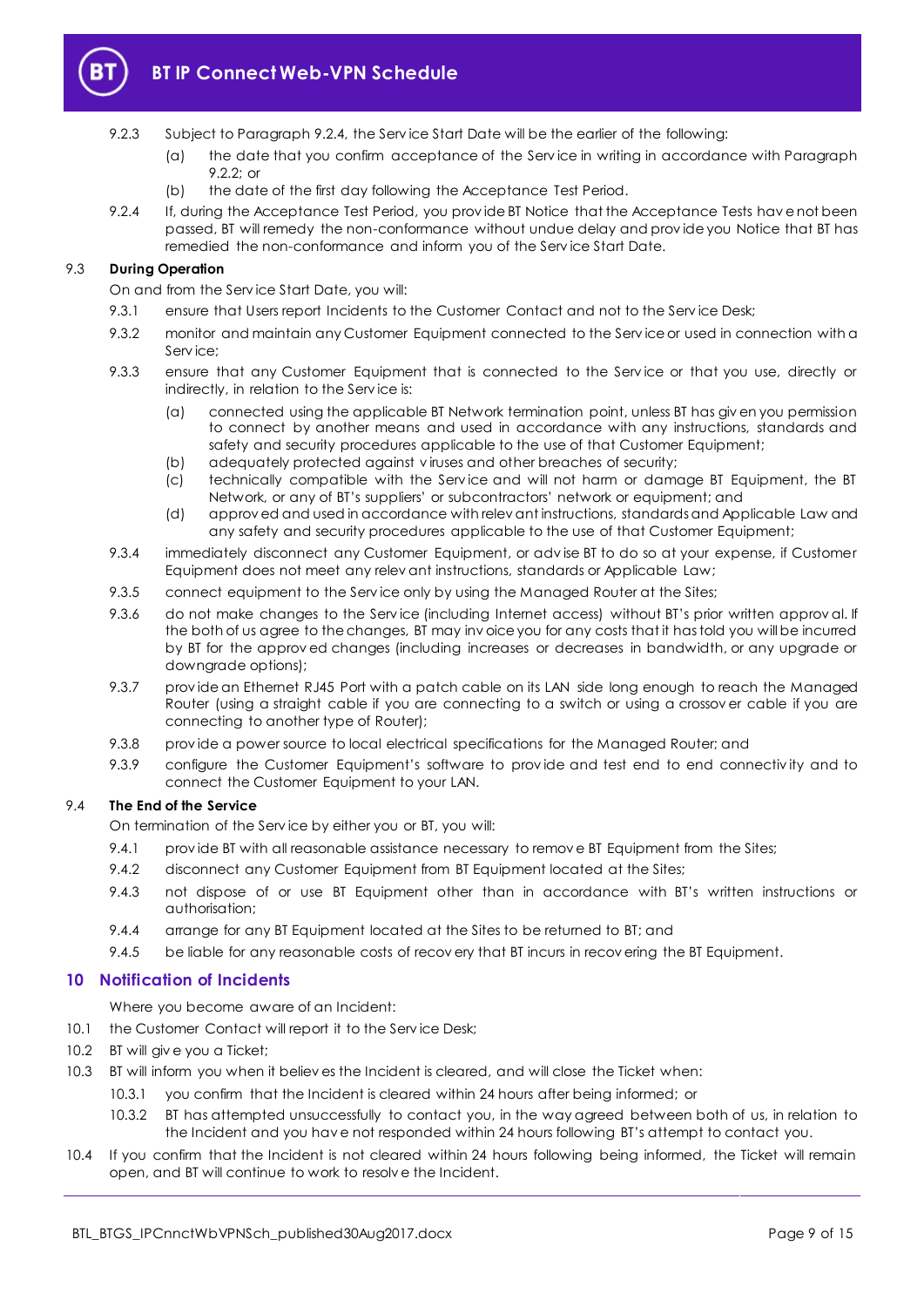

10.5 Where BT becomes aware of an Incident, Paragraphs [10.2,](#page-8-2) [10.3](#page-8-3) and [10.4](#page-8-4) will apply.

## <span id="page-9-0"></span>**11 Invoicing**

- 11.1 BT will invoice you for the Charges for the Service as set out in Paragraph [11.2](#page-9-1) in the amounts and currency specified in any Orders.
- <span id="page-9-1"></span>11.2 Unless set out in any applicable Order, BT will inv oice you for:
	- 11.2.1 Installation Charges, on the Serv ice Start Date, or when the installation period is estimated to be longer than one month, monthly in arrears starting from when you place an Order until the Serv ice Start Date;
	- 11.2.2 the following Recurring Charges, except Usage Charges, monthly in adv ance on the first day of the relev ant month. The amount of these Recurring Charges may vary depending on the Service Options and the type of Access Line that you hav e selected in the Order and the location of the Sites. For any period where Service is provided for less than one month, the Recurring Charges will be calculated on a daily basis:

| Standard Service Components and Service Options with Recurring Charges                                                                                                                    |  |  |  |  |  |
|-------------------------------------------------------------------------------------------------------------------------------------------------------------------------------------------|--|--|--|--|--|
| <b>Managed Router</b>                                                                                                                                                                     |  |  |  |  |  |
| <b>Multiple VPNs</b><br>The Charge is for each VPN that you select after the first VPN.                                                                                                   |  |  |  |  |  |
| <b>Resilient Access</b>                                                                                                                                                                   |  |  |  |  |  |
| <b>Traffic Offloading</b>                                                                                                                                                                 |  |  |  |  |  |
| <b>Traffic Prioritisation</b>                                                                                                                                                             |  |  |  |  |  |
| <b>Split Tunnelling</b>                                                                                                                                                                   |  |  |  |  |  |
| <b>SNMP Management Feed</b><br>The Charge is calculated on a Site by Site basis.                                                                                                          |  |  |  |  |  |
| <b>Firewall Logging</b><br>The Charge is calculated on a Site by Site basis. If you order this Service Option after the<br>Service is delivered to the Site, you may incure xtra Charges. |  |  |  |  |  |
| rage Charges, monthly in arranged the first day of the relay ant month ealer lated at th                                                                                                  |  |  |  |  |  |

- 11.2.3 Usage Charges, monthly in arrears on the first day of the relev ant month, calculated at the then current rates;
- 11.2.4 reconfiguration Charges for each part of the Serv ice that is reconfigured, prov ided that:
	- (a) all reconfiguration changes after the Serv ice Start Date are documented in a new Order; and
	- (b) if BT upgrades Software on a Managed Router there is no Charge for the upgrade unless the Software upgrade also requires a hardware upgrade, such as additional memory, in which case you will be charged for the hardware upgrade at the then-current relev ant Charges;
- 11.2.5 De-installation Charges within 60 days of de-installation of the Serv ice; and
- 11.2.6 any Termination Charges incurred in accordance with Paragraph [12](#page-10-0) upon termination of the relev ant Serv ice.
- 11.3 BT may inv oice you for any of the following Charges in addition to those set out in any applicable Order:
	- 11.3.1 Charges for inv estigating Incidents that you report to BT where BT finds no Incident or that the Incident is caused by something for which BT is not responsible under the Contract;
	- 11.3.2 Charges for inv estigating an Incident where BT's diagnostics indicate that the reason for the Incident is a Customer Domain Incident. BT may charge you for Incidents due to Customer Domain Incidents as set out in the table below:

| <b>Charge Category</b> | <b>Charge Component</b>                       |  |  |
|------------------------|-----------------------------------------------|--|--|
| Service Desk support   | on an Incident by Incident basis              |  |  |
| Field engineering      | for each visit to a Site (this will vary on a |  |  |
|                        | country by country basis)                     |  |  |

- 11.3.3 Charges for commissioning the Serv ice as set out in Paragrap[h 8.2](#page-6-3) outside of Business Hours;
- 11.3.4 Charges for restoring Serv ice if the Serv ice has been suspended in accordance with Clause 10.1.2 of the General Terms;
- 11.3.5 Charges for cancelling the Serv ice in accordance with Clause 16 of the General Terms;
- 11.3.6 Charges or any associated costs that BT incurs for expediting:
	- (a) faster prov ision of the Serv ice at your request after you hav e been informed of the Customer Committed Date; or
	- (b) faster resolution of an Incident at your request;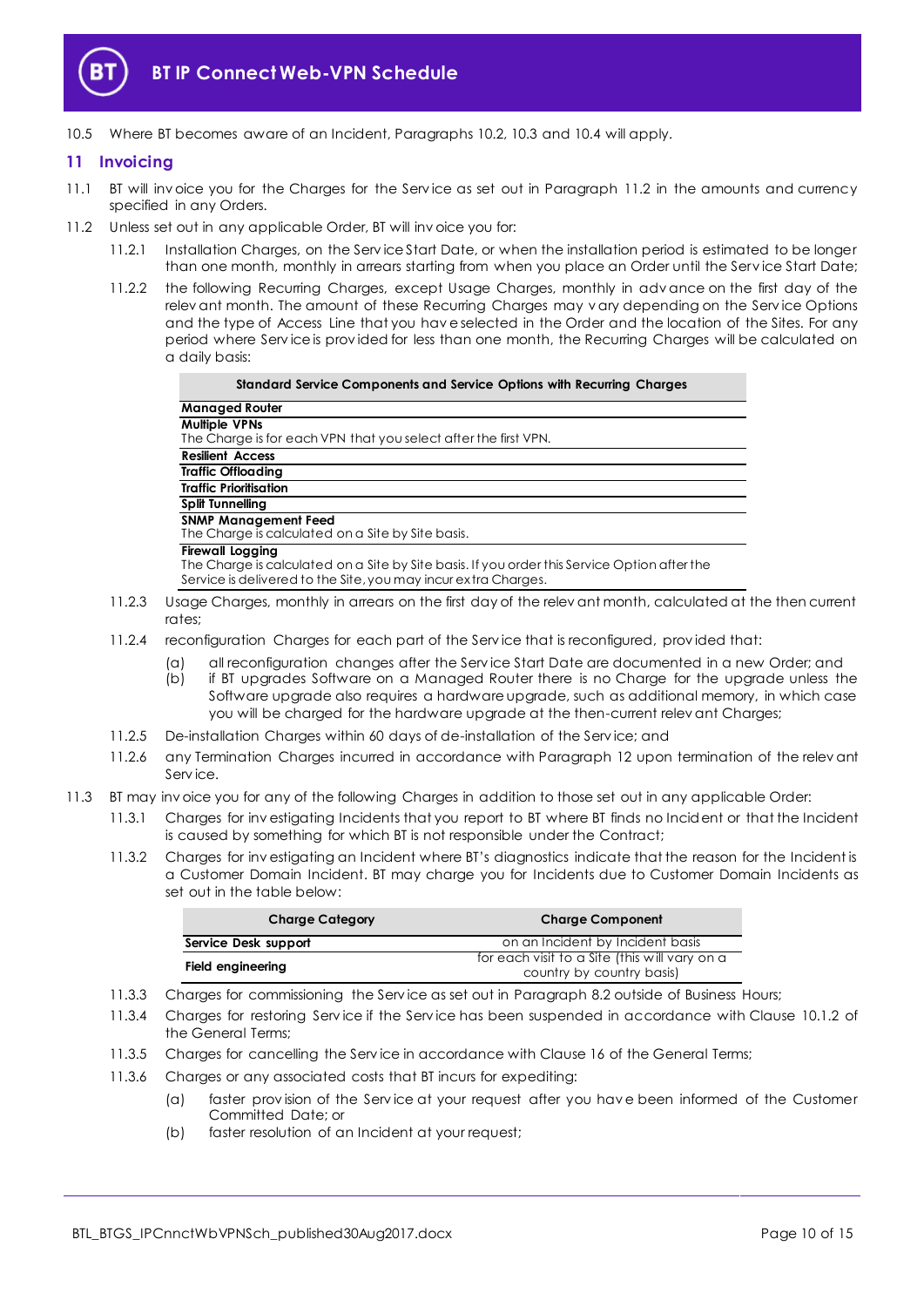

- 11.3.7 in some locations, you may hav e to pay excess Usage Charges for the Serv ice, as set out in your Order, including an excess download Usage Charge if you use the Serv ice and exceed a third party supplier's download limits; and
- 11.3.8 any other Charges as set out in any applicable Order or the BT Price List or as otherwise agreed between both of us.

## <span id="page-10-0"></span>**12 Charges at the End of the Contract**

- <span id="page-10-2"></span>12.1 If you exercise your right in accordance with Clause 17 of the General Terms to terminate the Contract or any Serv ice for conv enience, you will pay BT:
	- 12.1.1 all outstanding Charges for Serv ice rendered;
	- 12.1.2 De-installation Charges;
	- 12.1.3 any remaining Charges outstanding with regard to BT Equipment; and
	- 12.1.4 any other Charges as set out in any applicable Order; and
	- 12.1.5 any Charges reasonably incurred by BT from a supplier as a result of the early termination.
- 12.2 In addition to the Charges set out at Paragraph [12.1](#page-10-2) abov e, if you terminate during the Minimum Period of Serv ice or any Renewal Period, you will pay BT:
	- 12.2.1 for any parts of the Serv ice that were terminated during the first 12 months of the Minimum Period of Serv ice, Termination Charges, as compensation, equal to:
		- (a) 100 per cent of the Recurring Charges for any remaining months of the first 12 months of the Minimum Period of Serv ice;
		- (b) 20 per cent of the Recurring Charges for the remaining months, other than the first 12 months, of the Minimum Period of Serv ice; and
		- (c) any waiv ed Installation Charges; and
	- 12.2.2 for any parts of the Serv ice that were terminated after the first 12 months of the Minimum Period of Serv ice or during a Renewal Period, Termination Charges, as compensation, equal to 20 per cent of the Recurring Charges for any remaining months of the Minimum Period of Serv ice or the Renewal Period.

#### <span id="page-10-1"></span>**13 Service Amendment**

- <span id="page-10-3"></span>13.1 You may request, by giv ing BT Notice, a change to:
	- 13.1.1 an Order for the Service (or part of an Order) at any time before the applicable Service Start Date; or
	- 13.1.2 the Service at any time after the Service Start Date.
- 13.2 If you exercise your right in accordance with Paragraph [13.1](#page-10-3), and except where a change results from BT's failure to comply with BT's obligations under the Contract, BT will, within a reasonable time, prov ide you with a written estimate, including:
	- 13.2.1 the likely time required to deliver the changed Service; and
	- 13.2.2 any changes to the Charges due to the changed Service.
- 13.3 BT has no obligation to proceed with any change that you request in accordance with Paragraph [13.1,](#page-10-3) unless and until BT has agreed in writing on the necessary changes to the Charges, implementation timetable and any other relev ant terms of the Contract to take account of the change.
- 13.4 If BT changes a Serv ice prior to the Serv ice Start Date because you hav e giv en BT incomplete or inaccurate information, BT may, in its reasonable discretion, apply additional reasonable one-time or Recurring Charges.

#### <span id="page-10-4"></span>13.5 **Simple Service Requests**

- 13.5.1 Where av ailable, you may request a change to the configurations of your Managed Router. If any network changes are required then BT may make them at the same time. If the network changes require changes to the Internet connection, then reconfiguration Charges will apply.
- 13.5.2 You will request and manage Simple Service Requests online using the following portal: [https://www.globalserv ices.bt.com/uk/en/my\\_account.](https://www.globalservices.bt.com/uk/en/my_account)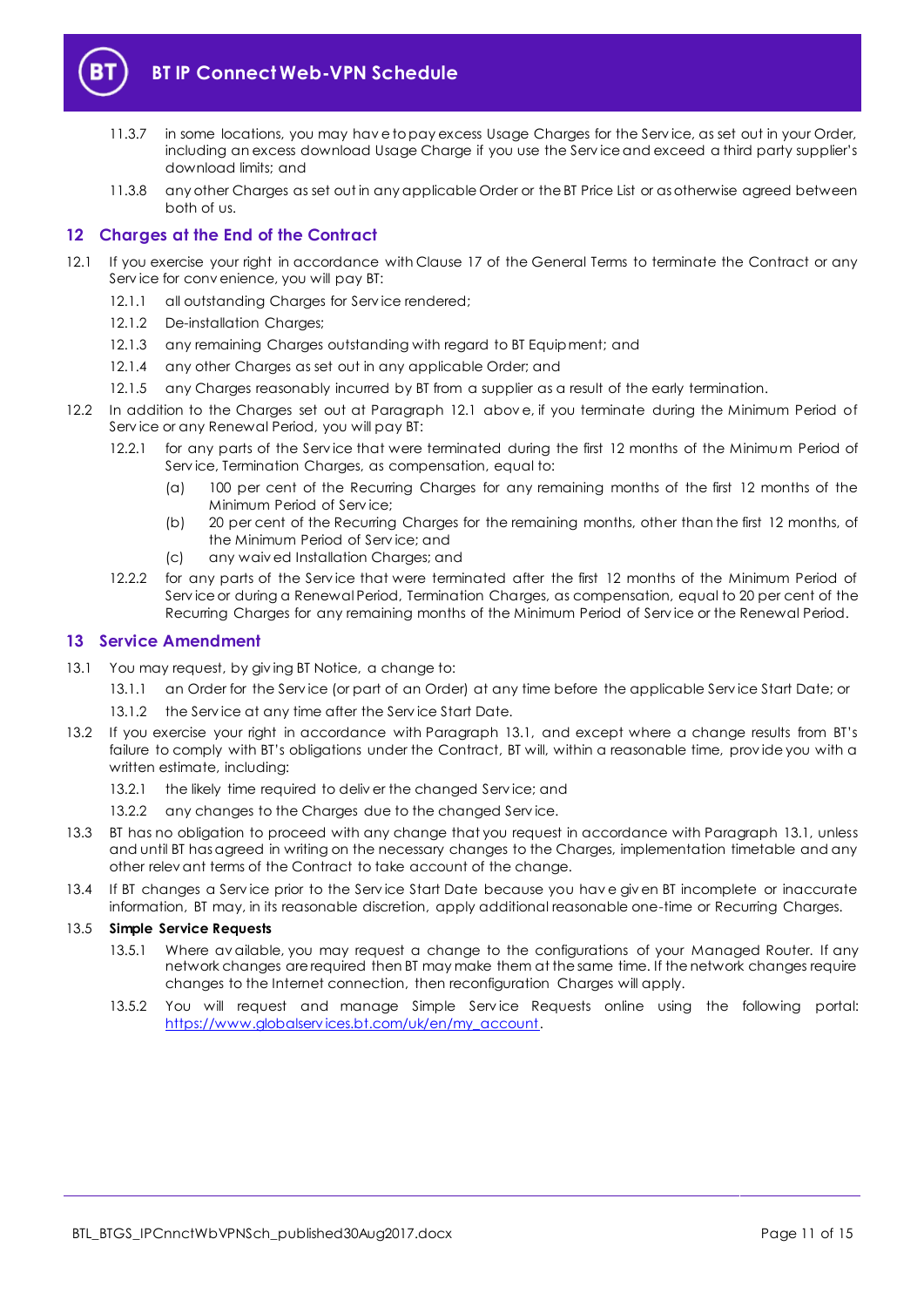

## <span id="page-11-0"></span>**Part C – Service Levels**

## <span id="page-11-1"></span>**14 On Time Delivery**

#### <span id="page-11-9"></span>14.1 **On Time Delivery Service Level**

BT will use reasonable endeav ours to deliv er the Serv ice on or before the Customer Committed Date (the "**On Time Delivery Service Level**").

#### 14.2 **Exception**

The On-Time Deliv ery Serv ice Lev el does not apply to upgrades or changes to the Serv ices, unless these require the installation of new components and hav e an agreed deliv ery date, in which case the Customer Committed Date will be that agreed deliv ery date.

#### <span id="page-11-2"></span>**15 Service Availability**

#### <span id="page-11-5"></span>15.1 **Availability Service Level**

From the Serv ice Start Date, BT will prov ide the Serv ice with a target av ailability corresponding to the applicable SLA Category for the Serv ice as set out in the table below ("**Availability Service Level**"):

| <b>SLA</b><br>Category | Availability<br><b>Annual Target</b> | Maximum<br>Annual<br>Availability<br><b>Downtime</b> | Maximum<br><b>Monthly</b><br><b>Availability</b><br>Downtime | <b>Service Credit</b><br>Interval |
|------------------------|--------------------------------------|------------------------------------------------------|--------------------------------------------------------------|-----------------------------------|
| Cat C                  | $\geq$ 99.85%                        | 13 hours                                             | 60 minutes                                                   | hour                              |
| Cat H                  | $\geq 98.00\%$                       | 175 hours                                            | 870 minutes                                                  | hour                              |

#### <span id="page-11-7"></span><span id="page-11-6"></span>15.2 **Availability Service Credits**

- 15.2.1 If a Sev erity Lev el 1 Incident occurs, BT will measure the Av ailability Downtime for the Sites starting from when you report or BT giv es you notice of a Qualifying Incident, and ending when BT closes the Incident in accordance with Paragrap[h 10.3.](#page-8-3)
- 15.2.2 BT will measure the Av ailability Downtime in units of full minutes during the Local Contracted Business Hours for Access Line Incidents and during the Contracted Maintenance Hours for BT Equipment Incidents.
- <span id="page-11-8"></span>15.2.3 BT will then calculate the cumulativ e Av ailability Downtime for the calendar months in which the Sev erity Lev el 1 Incident occurred ("**Cumulative Monthly Availability Downtime**").
- 15.2.4 If the Cumulative Monthly Av ailability Downtime of the Service exceeds the Maximum Monthly Av ailability Downtime, you may request Av ailability Serv ice Credits for each Serv ice Credit Interv al of 4 per cent of the Monthly Recurring Charges.

#### <span id="page-11-3"></span>**16 Requests for Service Credits**

- <span id="page-11-4"></span>16.1 You may request applicable Serv ice Credits within 28 days of the end of the calendar month in which a Qualifying Incident occurred by prov iding details of the reason for the claim. Any failure by you to submit a request in accordance with this Paragraph [16.1](#page-11-4) will constitute a waiv er of any claim for Serv ice Credits for that calendar month.
- 16.2 Upon receipt of a v alid request for Serv ice Credits in accordance with Paragrap[h 16.1:](#page-11-4)
	- 16.2.1 BT will issue you with the applicable Serv ice Credits by deducting those Serv ice Credits from your inv oice within two billing cycles of the request being receiv ed; and
	- 16.2.2 following expiry or termination of the Contract where no further inv oices are due to be issued by BT, BT will pay you the Serv ice Credits in a reasonable period of time.
- 16.3 Serv ice Credits for all Serv ice Lev els will be aggregated and are av ailable up to a maximum amount equal to 100 per cent of the monthly Recurring Charge for the affected Service.
- 16.4 All Serv ice Lev els and Serv ice Credits will be calculated in accordance with information recorded by, or on behalf of, BT.
- 16.5 The Serv ice Lev els under this Schedule will not apply:
	- 16.5.1 in the ev ent that Clause 8 or Clause 23 of the General Terms applies; or
	- 16.5.2 during any trial period of the Service.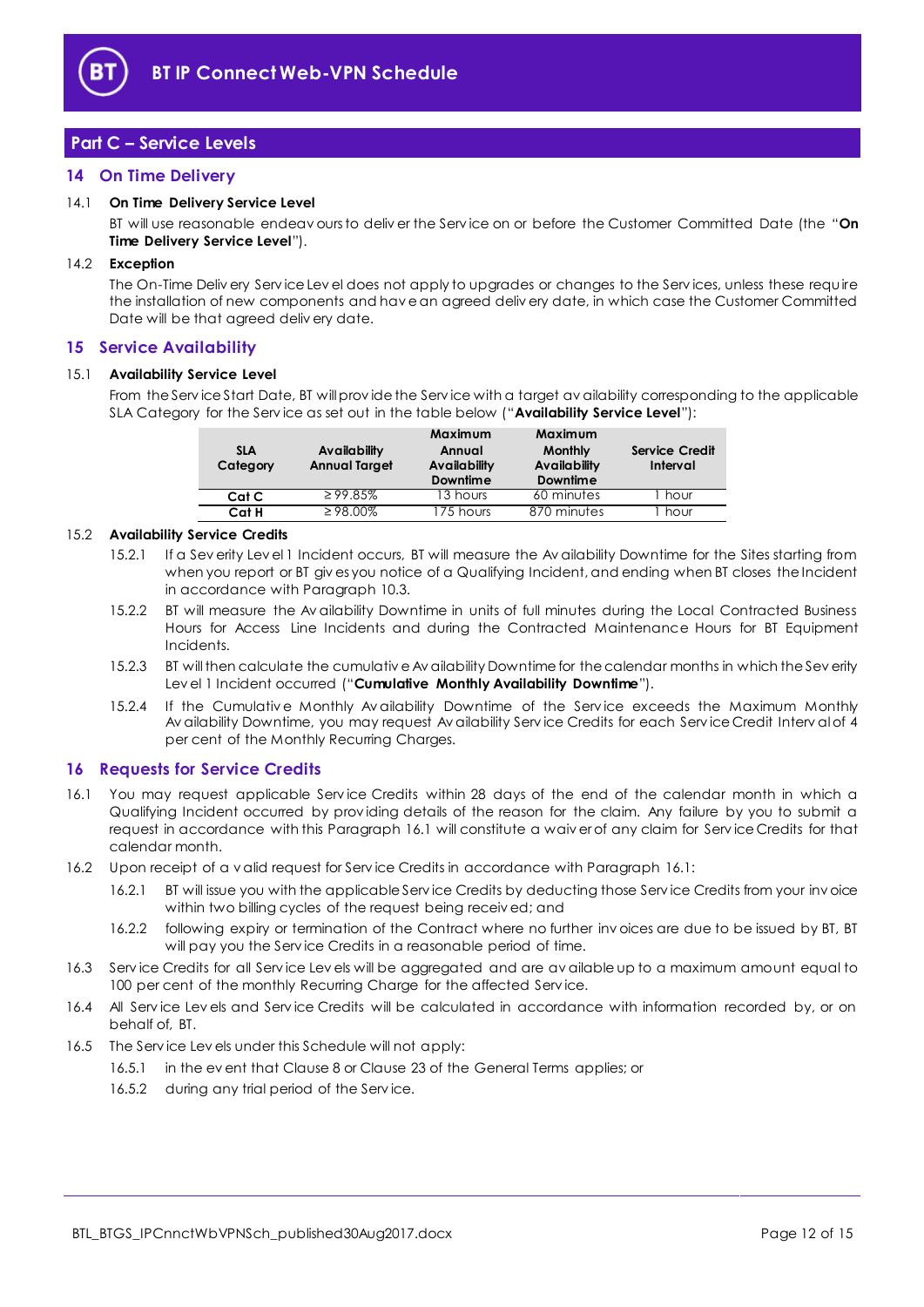

## <span id="page-12-0"></span>**Part D – Defined Terms**

## <span id="page-12-1"></span>**17 Defined Terms**

In addition to the defined terms in the General Terms, capitalised terms in this Schedule will hav e the below meanings (and in the case of conflict between these defined terms and the defined terms in the General Terms, these defined terms will take precedence for the purposes of this Schedule). BT has repeated some definitions in this Schedule that are already defined in the General Terms. This is to make it easier for you to find the definitions when reading this Schedule.

"**Acceptance Tests**" means those objectiv e tests conducted by you that when passed confirm that you accept the Serv ice and that the Serv ice is ready for use sav e for any minor non-conformities that will be resolv ed as an Incident as set out in Paragraphs [8.3.1](#page-6-5) and [8.3.2.](#page-6-6)

"**Acceptance Test Period**" has the meaning giv en in Paragrap[h 9.2.1.](#page-7-3)

"**Access Line**" means a Circuit connecting the Sites to the BT Network, and may refer to types of copper, fibre, Priv ate Line Circuits, Mobile Data Networks and Satellite Circuits used for the prov ision of the Serv ice that will be av ailable on a country by country basis.

"**Aggregator Provided Access**" means Internet access prov ided by one of BT's global aggregators or in-country local suppliers.

"**Availability**" means the period of time when the Serv ice is functioning.

"**Availability Annual Target**" has the meaning giv en in the table at Paragraph [15.1](#page-11-5) for the relev ant SLA Category. "**Availability Downtime**" means the period of time during which a Sev erity Lev el 1 Incident exists as measured by BT in accordance with Paragraph [15.2.1.](#page-11-6)

"**Availability Service Credit**" means the Serv ice Credit av ailable for a failure to meet the Av ailability Serv ice Lev el, as set out in Paragraph [15.2.](#page-11-7)

"**Availability Service Level**" has the meaning giv en in in Paragraph [15.1.](#page-11-5)

"**BT Network**" means the communications network owned or leased by BT and used to prov ide the Serv ice.

"**BT Price List**" means the document containing a list of BT's charges and terms that can be accessed at: [www.bt.com/pricing](http://www.bt.com/pricing) (or any other online address that BT may advise you).

"**Business Hours**" means between the hours of 0800 and 1700 in a Business Day.

"**Circuit**" means any line, conductor, or other conduit between two terminals by which information is transmitted, and that is prov ided as part of the Serv ice.

"**Contracted Maintenance Hours**" means the times during which BT will prov ide maintenance for BT Equipment, which will be Business Hours unless set out otherwise in any applicable Order.

"**Cumulative Monthly Availability Downtime**" has the meaning giv en in Paragrap[h 15.2.3.](#page-11-8)

"**Customer Committed Date**" means the date prov ided by BT on which deliv ery of the Serv ice (or each part of the Serv ice, including to each Site) is due to start.

"**Customer Contact**" means any indiv iduals authorised to act on your behalf for Serv ice management matters. "**Customer Domain Incident**" means an Incident that is not an Excluded Incident that is caused or contributed to by an act or omission outside the Serv ice Management Boundary and includes, but is not limited to, Incidents where the reason for outage is a failure caused by:

- (a) inadequate power supply, whether reported by you or proactiv ely identified by BT;
- (b) Customer Equipment or equipment not managed by BT under the Contract;
- (c) a supplier (other than BT); or
- (d) you attempting to use the Serv ice for a purpose beyond the Serv ice design limits or intentions or outside the scope of the Contract.

"**Customer Equipment**" means any equipment including any software, other than BT Equipment, used in connection with a Serv ice.

"**De-installation Charges**" means the Charges payable by you on de-installation of the Serv ice that will be equal to the then current rates for Installation Charges on the date of de-installation.

"**Domain Name**" means a readable name on an Internet page that is linked to a numeric IP Address.

"**Encryption**" is the transformation of data into unreadable data through a cryptographic transformation using a key.

"**Ethernet**" means a family of computer networking technologies for LANs.

"**Ethernet RJ45 Port**" means the Ethernet registered jack connection as defined by the Telecommunications Industry Association 568 standard, a commonly understood technical term often casually referred to as the "**LAN jack**" on a computer, Router or modem.

"**Excluded Incident**" means an incident where the reason for outage is a failure caused by:

- (a) a power failure that you experience that is caused:
	- (i) by a Force Majeure ev ent (but does not include persistent power failures); or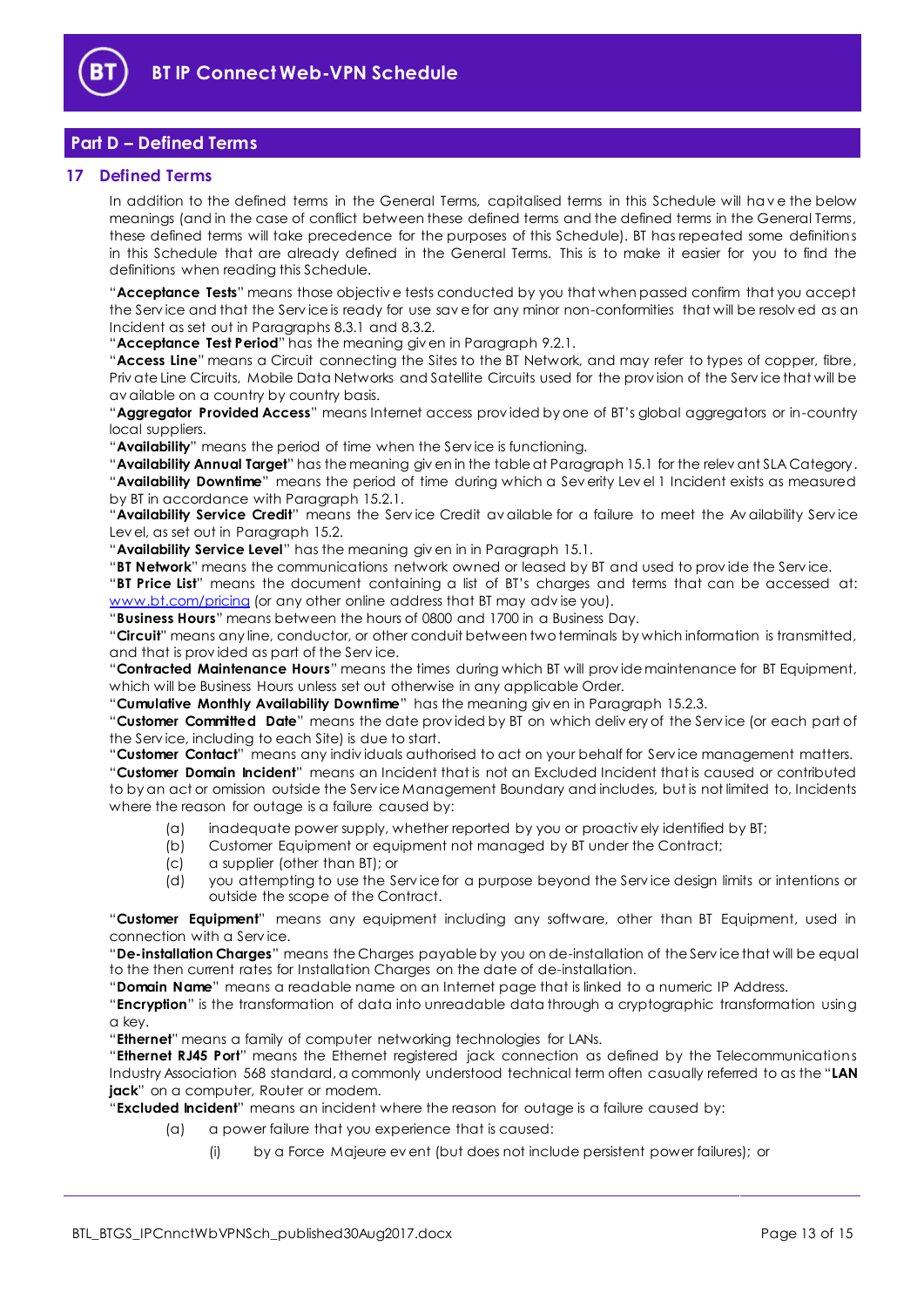- (ii) by you carrying out planned maintenance where such maintenance was notified in adv ance to BT in adv ance; or
- (e) an Incident that is caused by an initial commissioning or deliv ery issue before the Serv ice Start Date.

"**Firewall Logs**" means the firewall logging feature that documents how that firewall handled v arious types of traffic, including information about permitted and dropped connections as well as critical and non-critical errors with the firewall to help you ev aluate and detect potential security threats.

"**General Terms**" means the general terms this Schedule is attached to, that can be found at [www.bt.com/terms,](http://www.bt.com/terms) and form part of the Contract.

"**Guest Users**" means users of the Serv ice that are not part of your designated User base.

"**iLAN**" means an internal Local Area Network that can be accessed using a separate physical port for Guest Users who want to use the Serv ice without interfering with a company's VPN to get unrestricted Internet access. "**Incident**" means an unplanned interruption to, or a reduction in the quality of, the Serv ice or particular element of the Serv ice.

"**Installation Charges**" means those Charges set out in any applicable Order in relation to installation of the Serv ice or any Customer Equipment or BT Equipment as applicable.

"**Internet**" means a global system of interconnected networks that use a standard Internet Protocol to link dev ices worldwide.

"**Internet Breakout**" or "**IBO**" means Internet traffic that leav es your Ethernet RJ45 port and that is routed by the Managed Router onto the Internet without Encryption so that the Internet traffic does not trav el down an IPSec Tunnel.

"**Internet Protocol**" or "**IP**" means a communications protocol for dev ices connected to the Internet that specifies the format for addresses and units of transmitted data.

"**IP Address**" means a unique number on the Internet of a network card or controller that identifies a dev ice and is v isible by all other dev ices on the Internet.

"**IP Connect Global**" means the IP Connect Global serv ice that is prov ided and sold by BT as a separate serv ice to the Serv ice and that is gov erned by its own terms that are set out in the IP Connect Global schedule to the General Terms.

"**IPSec**" means IP security, a standards-based framework (to an OCI model layer 3 standard) that prov ides confidentiality, priv acy, data integrity, authentication and replay prev ention serv ices.

"**IPSec Tunnel(s)**" means either a static or dynamic v irtual communication path between two end points that may be encrypted and hav e different lev els of authentication to ensure you hav e secure connectiv ity.

"**Local Area Network**" or "**LAN**" means the infrastructure that enables the ability to transfer IP serv ices within Sites (including data, v oice and v ideo conferencing serv ices).

"**Local Contracted Business Hours**" means the times during which maintenance of any Access Line is prov ided, which will be Business Hours unless set out otherwise in any applicable Order.

"**Maintenance**" means any maintenance BT has planned to do in adv ance.

"**Managed Router**" means a Router owned and prov ided by BT for use with the Serv ice.

"**Maximum Annual Availability Downtime**" has the meaning giv en in the table at Paragraph [15.1](#page-11-5) for the relev ant SLA Category.

"**Maximum Monthly Availability Downtime**" has the meaning giv en in the table at Paragraph [15.1](#page-11-5) for the relev ant SLA Category.

"**Minimum Period of Service**" means a period of 12 consecutiv e months beginning on the Serv ice Start Date, unless otherwise set out in any applicable Order.

"**Mobile Data Network**" means any 3G or 4G data serv ice obtained by the User to prov ide Internet access that is deliv ered on an Ethernet interface with a public IP address.

"**Monthly Recurring Charges**" means the monthly Recurring Charges for the Serv ice and the sum of the Usage Charges for the three full prev ious months div ided by three.

"**Notice of Non-Renewal**" has the meaning giv en in Paragrap[h 7.1.](#page-3-3)

"**Notice to Amend**" has the meaning giv en in Paragraph [7.1.3.](#page-4-2)

"**On Time Delivery Service Level**" has the meaning giv en in Paragrap[h 14.1.](#page-11-9)

"**OSI Layer 3**" means the Open Systems Interconnection model as defined International Standard Organization (ISO) # 7498 that you can v iew at [\(http://standards.iso.org/ittf/PubliclyAv ailableStandards/index.html\)](http://standards.iso.org/ittf/PubliclyAvailableStandards/index.html).

"**PIR**" means prov ider independent resources that include autonomous system numbers, prov ider independent IPv 4 address assignments, any cast assignments, prov ider independent IXP IPv 6 address assignments and all future prov ider independent resource assignments to Users.

"**Private Line Circuits**" means Access Lines from the Sites to the nearest node of the local Internet prov ider.

"**Qualifying Incident**" means an Incident, except where any of the following ev ents hav e occurred:

- (a) the Serv ice has been modified or altered in any way by you, or by BT in accordance with your instructions;
- (b) Maintenance;